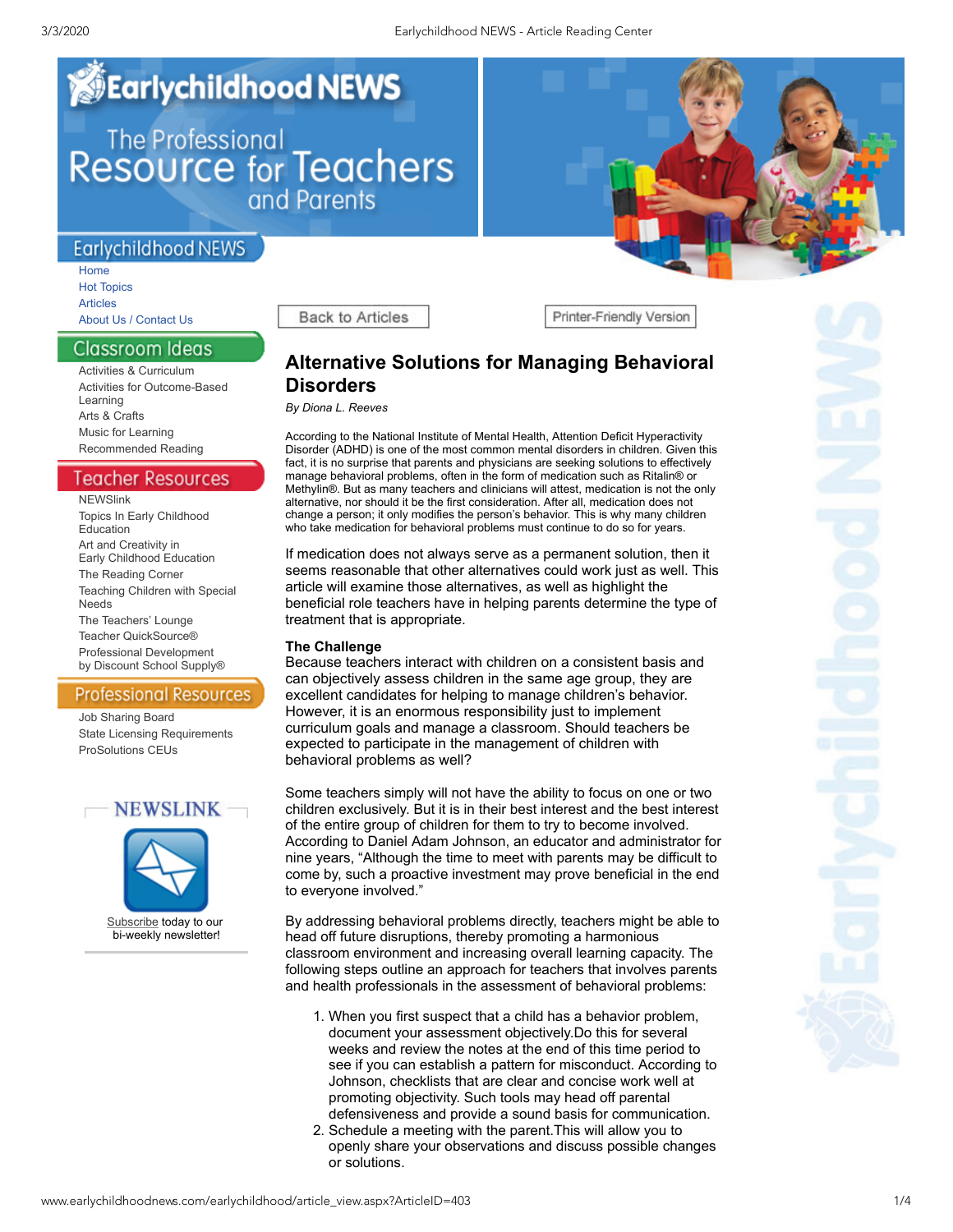- 3. Recommend that the parent meet with a health professional to eliminate any health problems as a cause.Provide a copy of your notes and observations for the parent to take along.
- 4. Ask that the parent provide you with any relevant information or recommendations given by the health professional.If needed, make a referral to a mental health professional or arrange a meeting with the school counselor.
- 5. Work with the parent to implement the health professional and/or counselor's recommendations.Continue to note the behavior and progress of the child and follow up with the parent regularly to assess the situation.

Through this approach, teachers can promote effective communication among all caregivers, an essential component in managing behavioral problems and establishing a healthy, productive classroom environment.

#### **The Value of Knowledge**

In addition to working with parents and health professionals to determine the best approach for a child with a behavioral disorder, it is advantageous for teachers to become familiar with current medications and potential side effects. For teachers wanting a quick reference, the AAP provides the ADHD—Treatment with Medication and other fact sheets at [http://www.aap.org](http://www.aap.org/).

Not all teachers will have the time or resources to research the different medication and treatment options. In this case, you might request an information pamphlet if a parent tells you that his or her child is taking medication. This documentation is often included in the prescription packaging and is easy for a parent to copy. Not only is this information an easy reference tool, it will also help you to be aware of possible side effects.

If a child is on medication, it is also likely that the parent or health professional will want feedback about the child's behavior. In this event, keep an activity log and share this with the parent regularly. Some medications may take several months before maximum effectiveness is reached so be sure to follow the child's progress over an extended period of time. Also be sure to share any unusual behaviors, actions, or physical concerns with parents, as these could be a reaction to the medication or a symptom of an underlying problem.

#### **Alternative Approaches**

Although medication has been proven effective, there are other alternatives for behavior management to consider first. When considering such treatments, it is important that other causes, such as an inability to effectively communicate because of a language or hearing problem, be ruled out. As an educator, you can provide valuable feedback about the types and timing of disruption to help parents and physicians pinpoint any secondary causes. The following list details other forms of behavior management.

#### **Individual Education Plans (IEPs)**

Typically used for children with autism and learning disabilities, this approach entails meeting with the parent and child to determine the child's goals for the year. This type of meeting allows the parent to participate in the child's growth as well as helps the child feel a sense of accomplishment at the completion of each goal. Formal IEPs, however, require additional legal considerations before implementation. For more information about this, refer to the Autism Society of America's website at[http://www.autism-society.org](http://www.autism-society.org/).

#### **Support Groups**

Support groups can take many forms, whether it is a group of parents sitting down together to discuss their children's struggles or a health professional meeting with a parent, teacher, and child to determine the best form of treatment. Even peers can serve as support for one another. Whenever possible, however, serve as a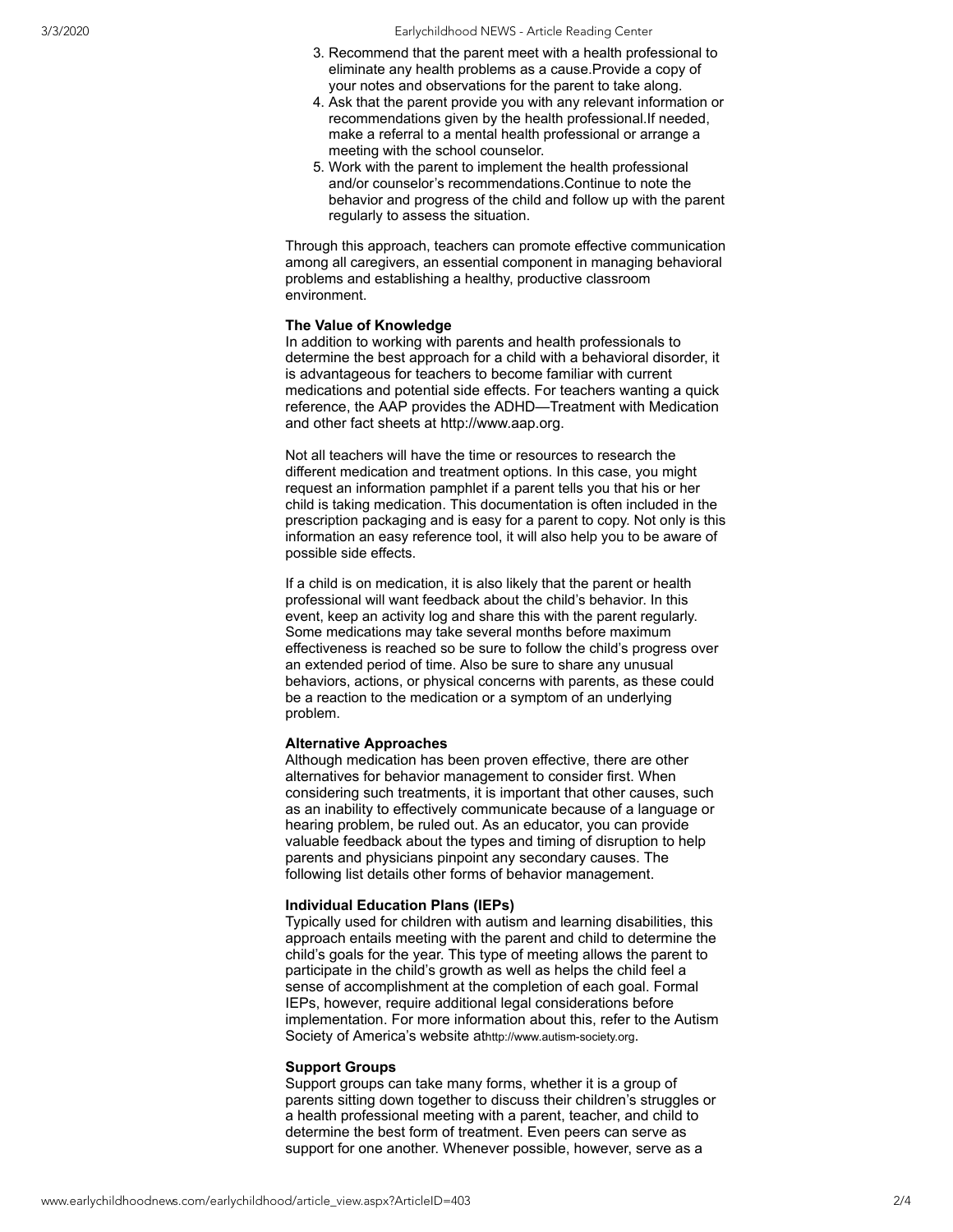mediator for these groups to prevent them from turning into gossip sessions or attacks on a child's character.

#### **Cooperative Learning**

Cooperative learning activities are important to any attempt at behavior modification. According to Johnson, activities that fall under this category move away from teacher-centered, lecture-style classrooms and allow children to be more active throughout the day. Some educators have even found block scheduling plans to be an effective course of action. In addition to the aforementioned suggestions for behavior management, the following alternatives related to health and well-being can be helpful:

*Healthy Lifestyle*. Although it has not been scientifically proven to aid in behavior management, promoting good nutrition and healthy exercise habits can do no harm. Allow children to play outside as much as possible or be creative and design some low-impact physical activities for the classroom. You can also request that parents include healthy snacks in their child's lunch or, perhaps, have parents rotate and provide healthy snacks for the class once or twice a week.

*Routines and Schedules*. Although some children may adapt fairly easily to changes in bedtime or eating schedules, most children need a routine that they can adhere to from day to day. Sleeping habits, in particular, are subject to upheaval if bedtimes are not consistent. Provide parents with the knowledge that children thrive on routine. For parents who are struggling in this area—for instance, those who have two jobs or who work swing shifts—refer them to a counselor who can assist them in establishing a healthy routine for the entire family.

Whether a change in nutrition, exercise, or sleep habits modifies behavior, such natural alternatives can only be beneficial, as they will teach children healthy habits that can last a lifetime.

#### **Conclusion**

Behavioral problems are an important issue to address. Not only do they affect the families involved, they can have a significant social cost as well. Children with behavioral problems may be branded throughout the program as troublemakers or difficult learners. Such stigmas can affect their performance as well as their attainment of life goals. For this reason, it is important to find an equitable and viable solution for all parties involved. Although medications serve an instrumental role in helping many children deal with their behavioral problems, it is important to remember the consequences such as long-term side effects and dependency on the medication. It is crucial, therefore, to evaluate all aspects of a child's behavior and determine what is best for the child. Educators, in particular, should have an integral role in this process and help families determine the best mode of treatment or alternative approach for addressing this issue. Perhaps Johnson sums it up best: "As an educator, the end goal has always been—and always should be—to make children happy, healthy, and productive."

**Diona L. Reeves** serves as Editor-in-Chief for CYKE, Inc., a multimedia firm dedicated to improving the emotional and physical health of children through websites, CD-ROMs, and teacher curricula. Ms. Reeves has written articles for the American Academy of Pediatrics, *Healthy Childcare* magazine, and numerous healthrelated websites.

#### **Resources**

The American Academy of Pediatrics supports the concept of threeway involvement among parents, health professionals, and teachers, believing that it is the best way to monitor a child's health and development. To learn more about this concept, referred to as the "medical home," please visit the AAP website at [http://www.aap.org](http://www.aap.org/).